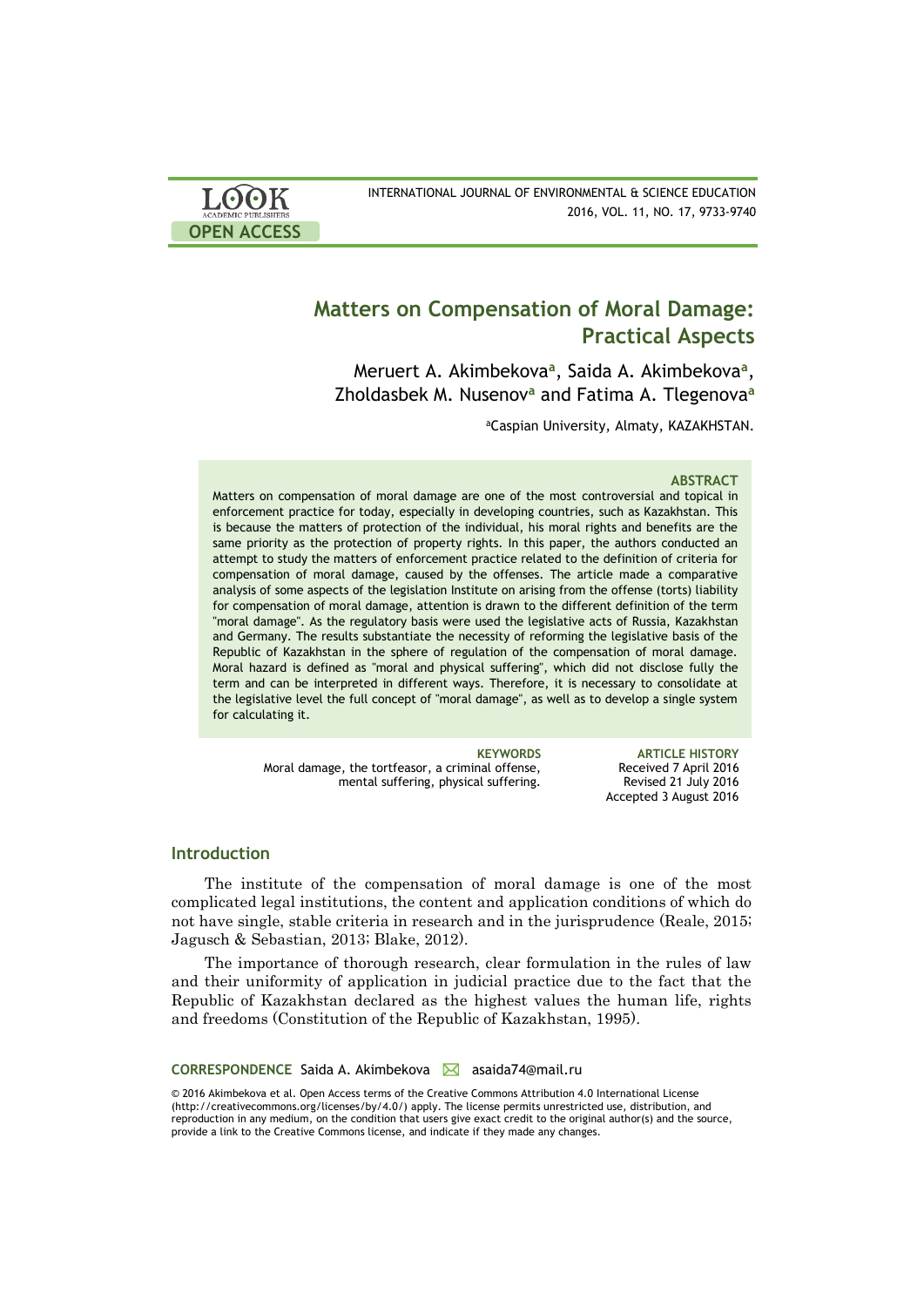The legislator subdivides all legal relations regulated by law into three categories:

- 1) Property, the object of which is the good, which is having a value (Constitution of the Republic of Kazakhstan, 1994);
- 2) Personal non-property relations, related to property, the objects of which have no value, but include property obligations (Constitution of the Republic of Kazakhstan, 2011);
- 3) Moral relations, which do not have the value of the object (Constitution of the Republic of Kazakhstan, 2011).

Personal non-property goods from birth and by operation of law have one fundamental important feature: they are inalienable from the legal personality of legal capacity of human and non-transferable for any reason (by way of inheritance or civil transaction) to any third parties (Constitution of the Republic of Kazakhstan, 2011).

Only because of this caused by personal non-property benefits and rights harm is a personal non-pecuniary damage (moral damage) to the legally capable individual, which is expressed in a negative psychological and emotional experiences of an individual, in violation of his psychological well-being (Parfilova & Karimova, 2016). Such experiences take form of physical or mental suffering.

The implementation of the constitutional norm, provision of psychological well-being of every person in the Republic of Kazakhstan is the task of the legislator, the law enforcement agencies, the judiciary system and the society as the whole.

The concept of moral damage was specified in Paragraph 1, article 951 of the Civil Code of the Republic of Kazakhstan (hereinafter – CCRK). The legislator defines the moral damage as a "disorder, impairing or deprivation of personal non-property benefits and rights of individuals, including mental or physical suffering (humiliation, anger, depression, shame, despair, physical pain, lameness, discomfort, etc.), experienced (undergo) by victims as a result of the offense committed against him" (Constitution of the Republic of Kazakhstan, 2011).

Considering the studied notion on the example of the Russian legislation, it should be noted that the Civil Code does not give a detailed definition of the moral damage.

Thus, Article 151 of the Civil Code defines moral damages as "physical or moral suffering, caused by actions, which are violating the personal nonproperty rights or infringing on other intangible benefits belonging to the citizen, as well as in other cases, provided by law."

Thus, a particular subject undergoing the moral damage is not defined; the acts that violate the moral rights and material benefits are not concretize. Thereby, a list of such actions may be wider than in domestic legislation.

The advantage of CCRK is that the legislator disclose those types of negative psycho-emotional experiences that can experience the legally capable natural person, as a result of infringement of moral good and right belonging to him from birth or by virtue of the law.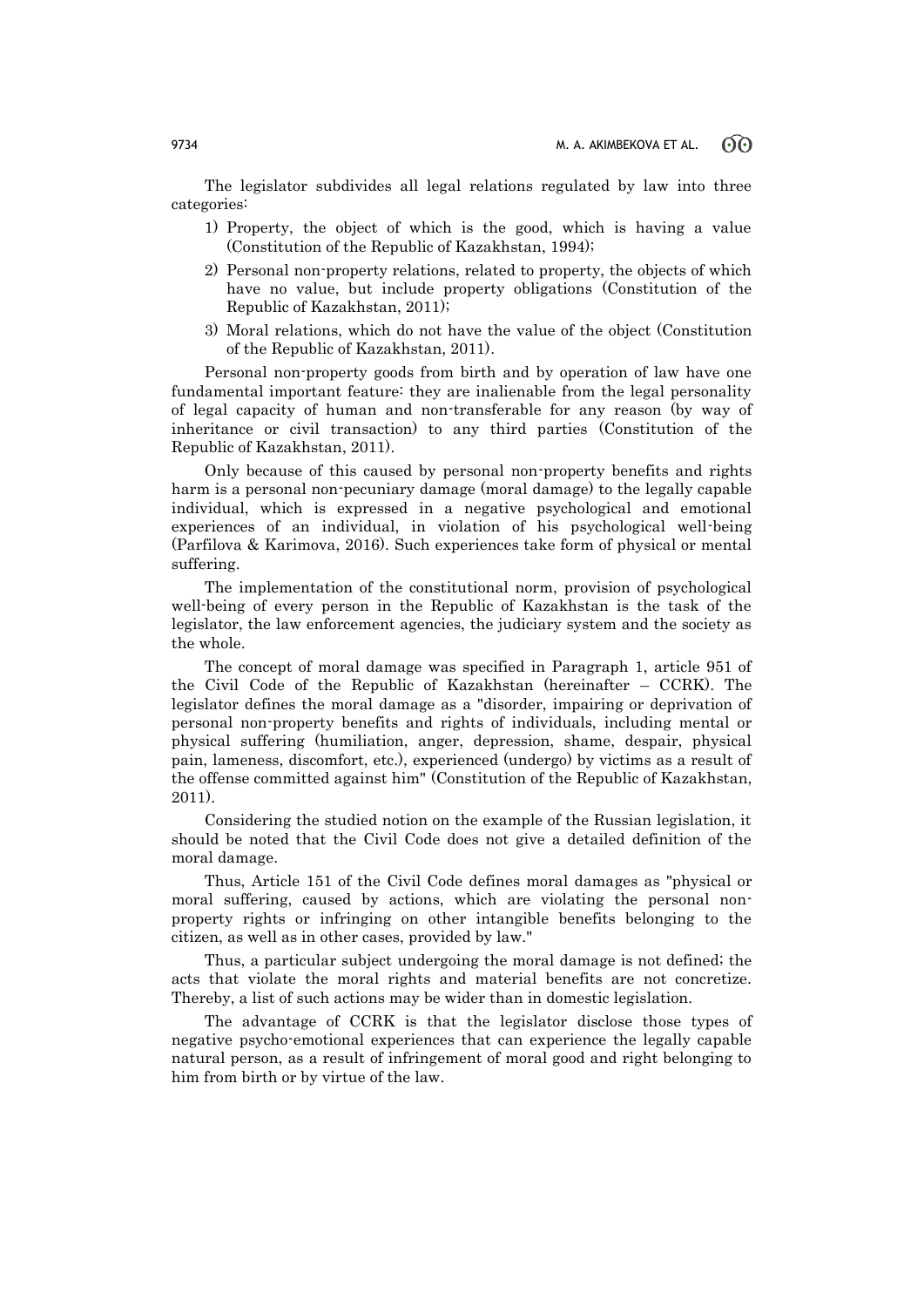#### $\odot$ INTERNATIONAL JOURNAL OF ENVIRONMENTAL & SCIENCE EDUCATION 9735

The advantage of the editorial board of the Civil Code is that against the consequences of the offense against the personal non-property benefits and rights belonging to a natural person by birth or by virtue of the law are very accurately recorded; there is indicated that an individual is experiencing physical or mental suffering.

Both the CCRK (Paragraph 3, Article 115) and the CCRK (Paragraph 1, Article 150) have the list of objects of personal non-property benefits and rights, which is not exhaustive. The legislator provides for the extension of such benefits and rights that can be subjects of moral relationships and receive legal protection.

Article 951 of the CCRK has the blanket character. The legislator has left the list open, indicating that the physical and mental suffering may be caused in other cases, specified in the law. We believe that it is more correct approach, since we cannot advance to give an exhaustive list of actions, as a result of committing which a person can experience such suffering.

French law does not allocate the moral damage as a separate type of injury, but it allocates the common grounds of responsibilities for causing such a damage (Civil Code of France, 2016).

Paragraph 823 of the Civil Code of Germany provides a quite detailed definition, including methods of causing moral harm. However, the German legislator has a unique approach to the determination of moral damage.

The Germany legislator, in contrast to the Kazakh legislator, does not divide the objects of guilty unlawful attacks on property and personal property, but establishes a general rule that the harm to the rights of any other person entails the obligation to provide compensation for damage.

Such an obligation arises only if there is guilt (intent or negligence) from the side of a tortfeasor [8].

Wherein, there was established a rule that if the harm, which is caused to a person or property, is subject to compensation, the lender instead of restoring the previous status may demand the payment of a certain money sum (§ 249, Article 2 GCC).

However, in the event of the death of the injured person, there must compensate the funeral expenses to a person, who under the law bear these expenses, and reimburse the dependents of lost content, which they received from the provider, whom the offense caused the death (§ 844 GCC).

Similar position are contained in Paragraph 1, Article 940 and Article 946 of CCRK.

Thus, lawmakers of mentioned states do not envisage the chance that relatives can demand payment as compensation for moral damages on the grounds of causing the death of their relative. Causing the death of a person, on whom depended the disabled individuals in need, means causing damage to property and the right to demand compensation from the perpetrator of lost content.

# **Aim of the Study**

Consider the compensation of moral damage, as a means of recovery of the legal status of the aggrieved party.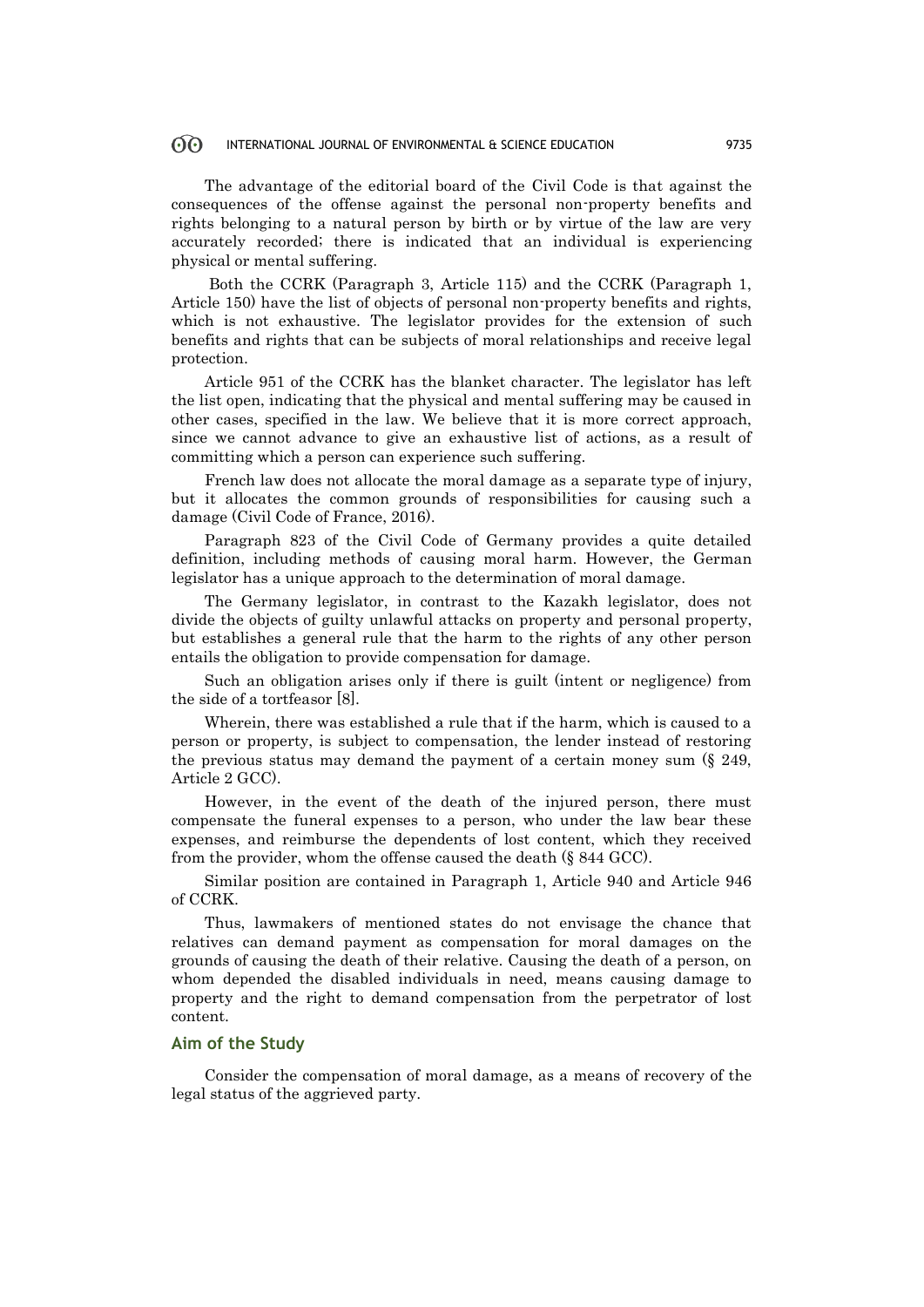# **Research questions**

What is defined under the term "moral damage"?

How to determine the amount of compensation for moral damage?

# **Method**

As the methodological basis of the study were used the scientific works on philosophy, sociology, psychology, economics, general theory of law. The study used methods of logic and system analysis, historical, legal and comparative legal analysis of the fundamental provisions of the science of civil law, as well as the achievement of other legal sciences.

As information sources we used the laws and normative acts, governing the process of compensation of moral damage: The Civil Codes of Russia, Kazakhstan, Germany, France; the decisions of the Supreme Court of the Republic of Kazakhstan are considered; compilation of scientific works of lawyers, specializing in this subject.

# **Data, Analysis, and Results**

German legislator defines the compensation of moral damage as "money for pain and suffering" (Civil Code of Germany, 2015). Paragraph 823 specifies that the duty of reparation is assigned on the person, "who unlawfully, deliberately or inadvertently infringe on someone's life, physical integrity, health, freedom, property right or any other right of another person, he is obliged to compensate the caused damage " (Bergmann, 2006).

Thus, the Germany legislator focuses on the signs of the act that is likely to lead to moral damage, for which it can be concluded that this is a culpable offense. Paragraph 823 lists the forms of guilt among the signs of such acts. Unlike the CCRK, where Paragraph 3, Article 951 lists the cases, where the moral damage is subject to compensation, regardless of the fault of the causer. At the same time, the list is not comprehensive.

Normative Resolution of the Supreme Court of the Republic of Kazakhstan dated by June 21, 2001 "On application of the law by the courts for compensation of moral damages" reveals the content of "moral suffering", defining them as "emotional and volitional human suffering by having feelings of humiliation, anger, depression, shame, frustration, inferiority, the state of discomfort" (Normative Resolution of the Supreme Court of the Republic of Kazakhstan, 2009). This Resolution lists, through what these feelings may be caused. These feelings can be caused not only by illegal encroachment on the life and health of the victim and his close relatives, but also a violation of family, personal and medical confidentiality, violation of the right to represent, copyright and related rights and a number of other illegal activities". Physical suffering" are perceptible by a person through physical pain due to "unlawful violence" or personal injury against him (Paragraph 3 of the Normative Resolution of the Armed Forces). However, it seems necessary to make a critical judgment that the loss of close relatives does not apply to objects of personal non-property rights of any victim or his family members. By virtue of this family members may not feel the legal physical or mental suffering, an experience of which is the basis to claim for the compensation of moral damage in monetary terms.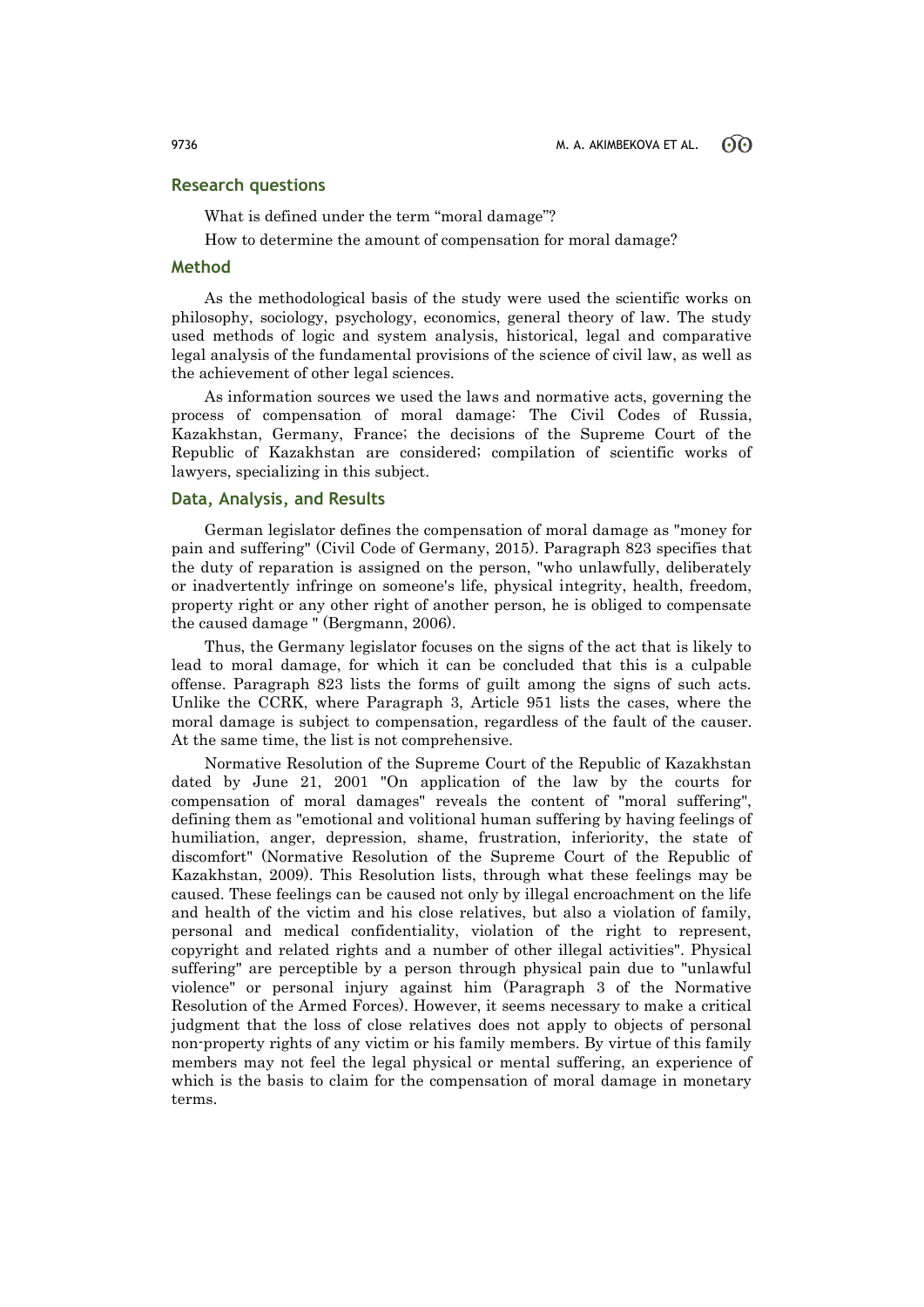#### $60^{\circ}$ INTERNATIONAL JOURNAL OF ENVIRONMENTAL & SCIENCE EDUCATION 9737

Analyzing the arguments for the decision of the cassation judicial board of the East Kazakhstan Regional Court on the claim K. for compensation of moral damage in connection with causing the death of his father in the performance of work duties, would be useful to note that the infliction of the death of the victim entails different legal consequences. These legal effects are directed only for reparations to the dependents and compensation for burial expenses of his body. With regard to the victim's relatives, whose death was committed against him by a criminal offense, no offense had been committed and no moral rights belonging to them, which are protected by the law, were not violated (Generalization of court practice on examination of civil cases involving claims of compensation for moral damage in monetary terms, 2015).

In terms of current legislation, the misinterpretation was allowed by the court in the claim of K. and A. on the compensation of moral damage in their favor in connection with causing the death of their son (Generalization of court practice on examination of civil cases involving claims of compensation for moral damage in monetary terms, 2015).

By virtue of Paragraph 1, Article 952 of the CCRK the moral damage shall be compensated in cash. In accordance with Paragraph 7 of SCRK "On application of the legislation by the courts on compensation of moral harm" it is necessary for the courts in determining the amount of compensation for moral damage in monetary terms, to take into account both the subjective evaluation by the citizen of the gravity of caused to him moral and physical suffering, and the objective data, evidence, in particular:

- The vital importance of moral rights and benefits (life, health, freedom, inviolability of the home, personal and family secrets, honor and dignity, etc.);
- The degree of undergo mental or physical suffering (deprivation of liberty, bodily injury, loss of a close relative, the loss or limitation of ability to work, etc.);
- A form of guilt (intent, negligence) of a tortfeasor, when you need its presence for the compensation of moral damage (Vorobiev, 2004).

It should be noted that the text of Regulatory decisions need to remove the base of "the loss of close relatives," due to the fact that, as it is noted above, the legislator does not among the recognized as moral rights the continuous communion, preservation of family ties, the loss of a relative, a close, dear man.

In 2014, the courts finished 4743 cases involving the compensation of moral damage. In terms of categories, the largest part made up the cases of the labor disputes and related to road traffic accidents (Generalization of court practice on examination of civil cases involving claims of compensation for moral damage in monetary terms, 2015).

On making a decision (similarly) were reviewed 3077 cases or 65% of the number for completed cases in this category (in 2013 –3003, or also 65%). More than a half of them complete satisfaction of requirements, presented to the court (1664 or 54% of all decisions). Similarly, in 2013 (1614 or 54%) (Generalization of court practice on examination of civil cases involving claims of compensation for moral damage in monetary terms, 2015).

The most pressing matter in compensation of moral damage ia the criteria of its determination. Paragraph 3, Article 953 of the CCRK defines the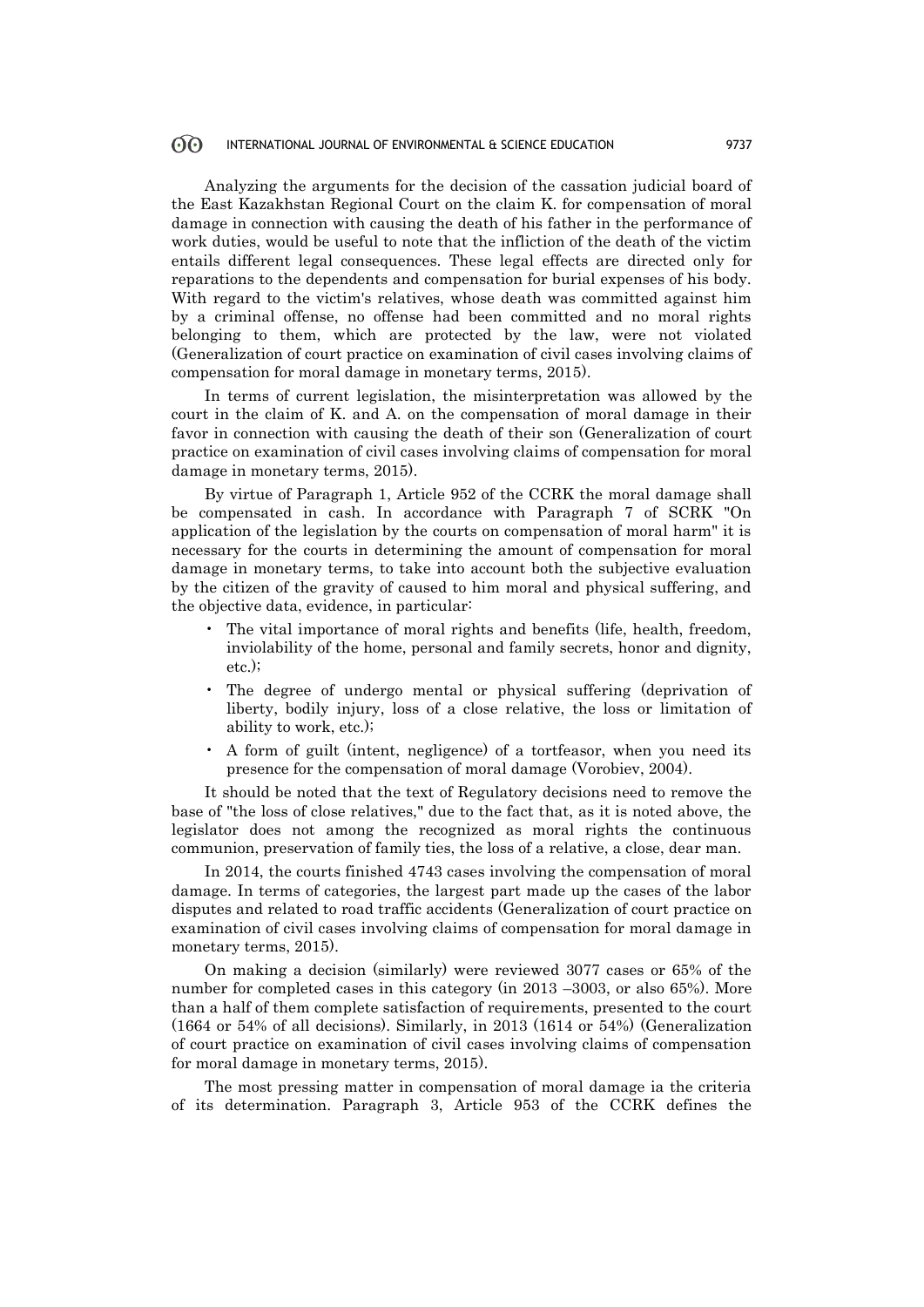independence of moral damage from the property. For determining the amount of moral damage, we cannot come from the size of losses and property damage. They are compensated independently. V. Uskov (2000) also notes the difference in the approaches for compensation of moral damage.

The law does not provide clear criteria for determining the moral damage. This leads to the fact that the practice leaves inconsistency. It is often possible to trace the absence of the principle of fairness in the determination of moral damage.

In the practice of some countries of the common law, there are ways to solve these issues. For example, the UK developed special tables that determine compensation to the victim of physical and mental suffering, caused by an intentional crime. There was created and is functioning the Commission, which currently uses the fixed tariff scheme of 1994, which described in detail the conditions and the amount of compensation payments depending on the case.

The United States limited the upper limit for compensation of moral damage. For example, in the case of death of the victim the monetary compensation is paid to his heirs in an amount not exceeding \$ 250,000. The question of compensation of moral damage is resolved in Japan legislation in a similar way. In Germany and France – through the development of jurisprudence rules, guided by earlier court rulings in cases involving comparable offenses.

### **Discussion and Conclusion**

The attempt to make a table on compensation of moral damage was carried by A.M. Erdelevsky (2004) on the basis of medical, statistical and other data. He suggested taking as the base level a fixed 720 of minimum wage and specific amounts of compensation for different types of crimes. This method is widely used in the jurisprudence of the Russian Federation.

Paragraph 2, Article 952 of the CCRK states that "in determining, the amount of moral damage is treated as a subjective assessment by the victim of the gravity of caused to him moral damages, as well as objective evidence of the degree of moral and physical suffering: the vital importance of the benefits of the former object of attacks (life, health, honor, dignity, freedom, inviolability of the home, etc.); the severity of the offense (bodily injury that resulted in disability, imprisonment, deprivation of work or homes, etc.); the nature and scope of dissemination of false defamatory information; living conditions of the victim (office, family, household, material, state of health, age, etc.), and other relevant circumstances". However, it should be noted that the legislator has not defined the term "degree of suffering" and its measurement units are not defined.

A.M. Erdelevsky (2004) determines the degree of suffering by measuring its depth, indicating that "speaking of the pain, we evaluate it as weak, strong, unbearable, and therefore the depth of suffering for the average person depends largely on the type of non-pecuniary benefits, which was caused harm and the degree of depreciation of this benefit, and the individual characteristics of the victim can raise or get lower the depth (degree) of suffering". Therefore, the individual characteristics of the victim should be taken into account.

The legislator also does not define the term "the nature of suffering." The legal literature understands the "nature of suffering" as "an indication of their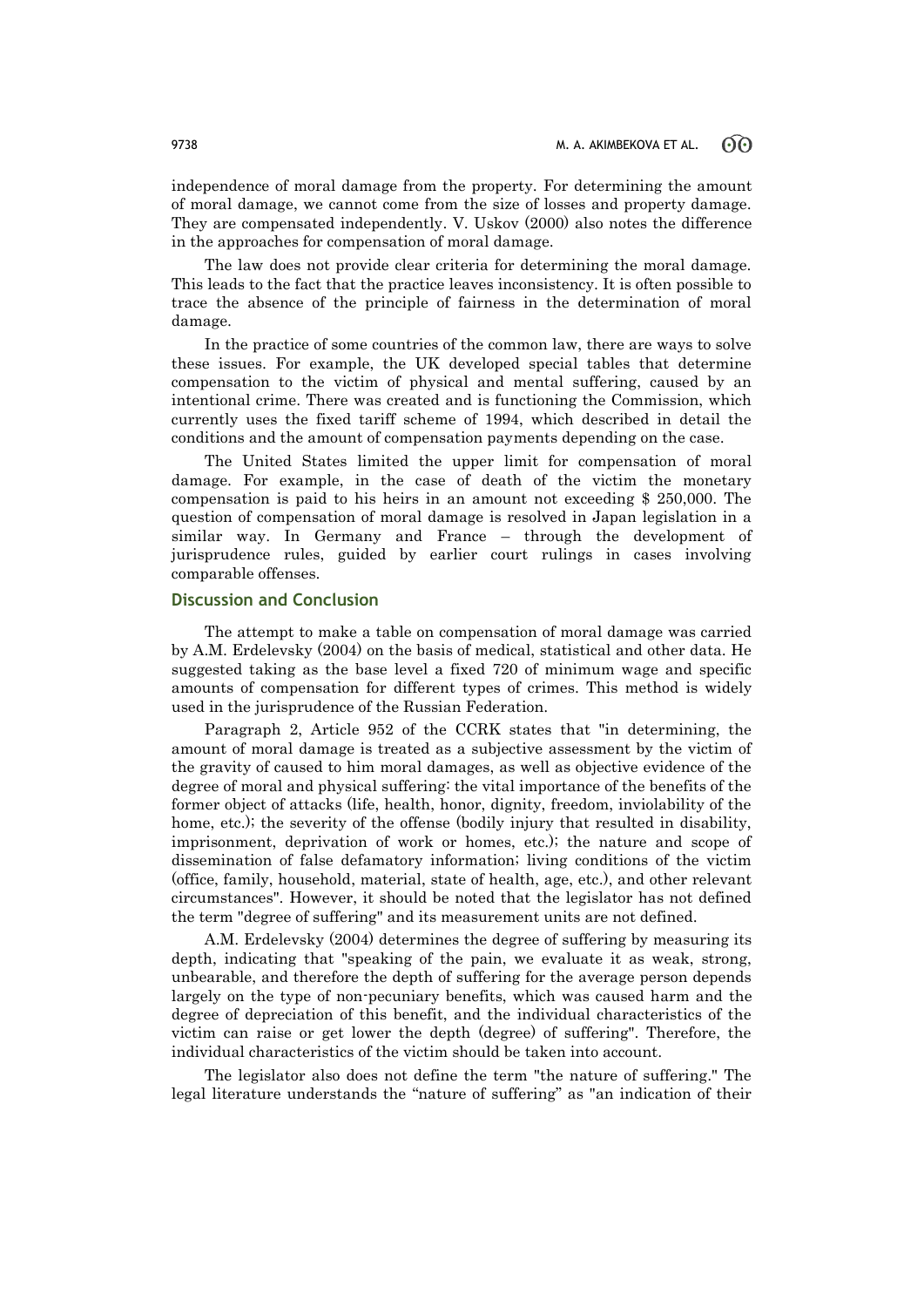#### $60^{\circ}$ INTERNATIONAL JOURNAL OF ENVIRONMENTAL & SCIENCE EDUCATION 9739

form, namely physical pain – the pain, dyspnea, nausea, dizziness and other painful symptoms (feelings)" (Pushkina, 2013).

The amount of compensation depends on the actual circumstances, in which the harm was caused, and only those that deserve attention. Meanwhile, the "degree and nature of physical and moral suffering of the victim should be taken into account in relation to its individual characteristics" (Pushkina, 2013).

### **Implications and Recommendations**

Based on the mentioned above it can be concluded that the current legislation has a number of gaps in the regulation of the institute of moral damage compensation.

Firstly, the legislative definition of moral damage by listing the ways of such damage did not reflect the essential features of the studied concept. Disclosure of the concept of moral damage through "moral and physical suffering" category is blurred, as the content of such suffering is not determined, there can be traced a certain identification of the concepts "morality", "mental suffering". We believe that the disclosure of these categories through legal instruments put an end to the considered matter.

Secondly, there is a conflict of norms of civil and administrative law, the solution of which is possible by making the appropriate changes to the CAO. Determination of the victim in the sense of the Article 745 of CAO contradicts the Articles 143 and 951 of the CCRK, which set the impossibility of causing moral damage to legal persons. In connection with this the Paragraph 1, Article 745 of ACRK shall be read as follows: "The victim is an individual, to whom an administrative offense caused physical, property and moral damage and legal person, to whom an administrative offense caused property damage."

Thirdly, there are no clear criteria for determining the amount of moral damage; as a result, there is an ambiguous approach enforcer. The solution to this problem is possible by the development of criteria and methods for determining the amount of moral damage based on the experience of the common law countries. Such an attempt, carried out by A.M. Erdelevsky (2004), had a positive impact on legal practice of the Russian Federation in matters of moral damage. It is proposed to develop a table of the compensation of moral damage on the basis of medical, statistical and other data, in which the fixed amounts of MCI and the specific amounts of compensation for different types of offenses are proposed to be taken as the base level.

### **Disclosure statement**

No potential conflict of interest was reported by the authors.

# **Notes on contributors**

Meruert A. Akimbekova Master of Degree, Associate Professor of Department of High School of Law Adilet, Caspian University, Almaty, Kazakhstan;

Saida A. Akimbekova has PhD, Professor of Department of High School of Law Adilet, Caspian University, Almaty, Kazakhstan;

Zholdasbek M. Nusenov has PhD, Associate Professor of Department of High School of Law Adilet, Caspian University, Almaty, Kazakhstan;

Fatima A. Tlegenova has PhD, Associate Professor of Department of High School of Law Adilet, Caspian University, Almaty, Kazakhstan.